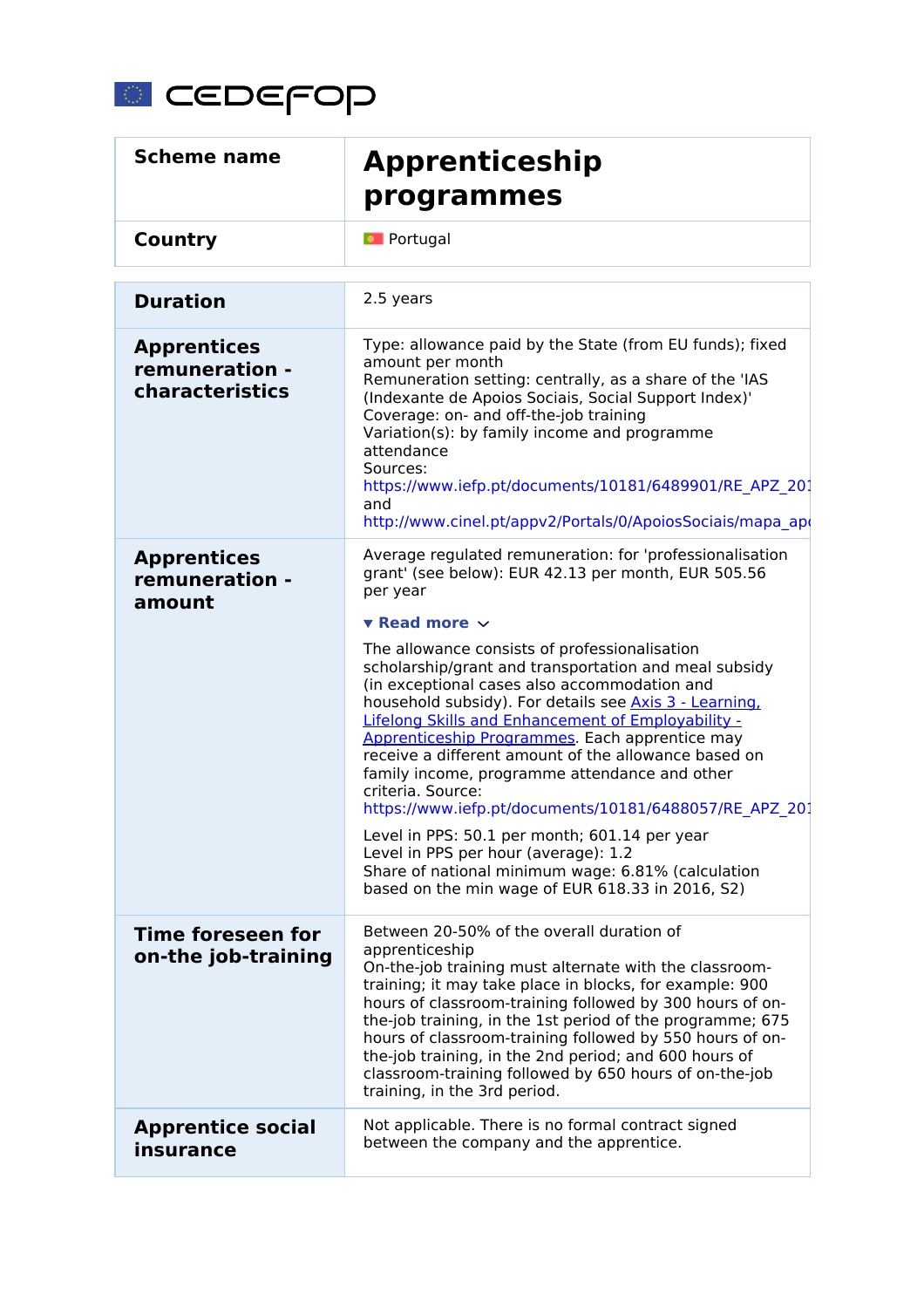| <b>Additional support</b><br>for apprentice                       |                                                                                                                                                                                                                                                                                                                                                                                                                                                                                                                                                                                                                                                                                                                                                                                                                 |  |
|-------------------------------------------------------------------|-----------------------------------------------------------------------------------------------------------------------------------------------------------------------------------------------------------------------------------------------------------------------------------------------------------------------------------------------------------------------------------------------------------------------------------------------------------------------------------------------------------------------------------------------------------------------------------------------------------------------------------------------------------------------------------------------------------------------------------------------------------------------------------------------------------------|--|
| <b>Financing on-the-</b><br>job training                          | There is no formal contract signed between the<br>company and the apprentice. The company must only<br>provide the necessary equipment, the workspace and<br>support through the in-company trainer. The State pays<br>allowance to the apprentice, for details see 'Axis 3 -<br>Learning, Lifelong Skills and Enhancement of<br>Employability - Apprenticeship Programmes'.                                                                                                                                                                                                                                                                                                                                                                                                                                    |  |
| <b>Financing of the</b><br>scheme overall                         | The scheme is financed by the European Social Fund<br>and the Portuguese Government.<br>The following activities are eligible under Axis 3: Centers<br>for Qualification and Vocational Education (CQEP);<br>Learning Courses, Adult Education and Training (EFA)<br>and Recurrent Education. The total allocation for these<br>activities is EUR 592 million (including EUR 503 million<br>from ESF). In the period 2014-2016, 236 actions were<br>approved out of 241 applications submitted and<br>corresponding to a total investment of EUR 204 million<br>(including EUR 173 million from ESF) and a commitment<br>rate of about 1/3 of the amount available.<br>The actions under Adult Education and Training (EFA)<br>and Learning Courses System involved EUR 196 million.                            |  |
| <b>Illustration:</b><br>sources of funding<br>and financial flows | Government /<br><b>Schools and other</b><br><b>State</b><br>training institutions<br>1. Remuneration/Grant for individuals:<br>1a. Professionalisation grant<br>1b. Meal subsidy<br>1c. Transportation subsidy etc.<br>Apprentices /<br>Private/public<br>households<br>employers                                                                                                                                                                                                                                                                                                                                                                                                                                                                                                                               |  |
| <b>Assessment of</b><br>financing<br>arrangements                 | Strengths:<br>- Allows the development of skills and competences<br>(particularly those which are more difficult to develop in<br>the classroom)<br>- Enables a smoother transition from school life to<br>professional life<br>- Motivates students throughout the duration of the<br>course and keeps them engaged in the learning process<br>- For the companies involved - higher productivity gains,<br>and higher levels of recruitment and retention by<br>employers<br>Weaknesses:<br>- Lack of support from companies and from chambers of<br>commerce<br>- Still a "negative", second-choice type of educational<br>pathway for most Portuguese<br>- There should be a more balanced implementation<br>between school- and work-based training<br>Statutory minimum wage: EUR 618.33 per month (2016, |  |